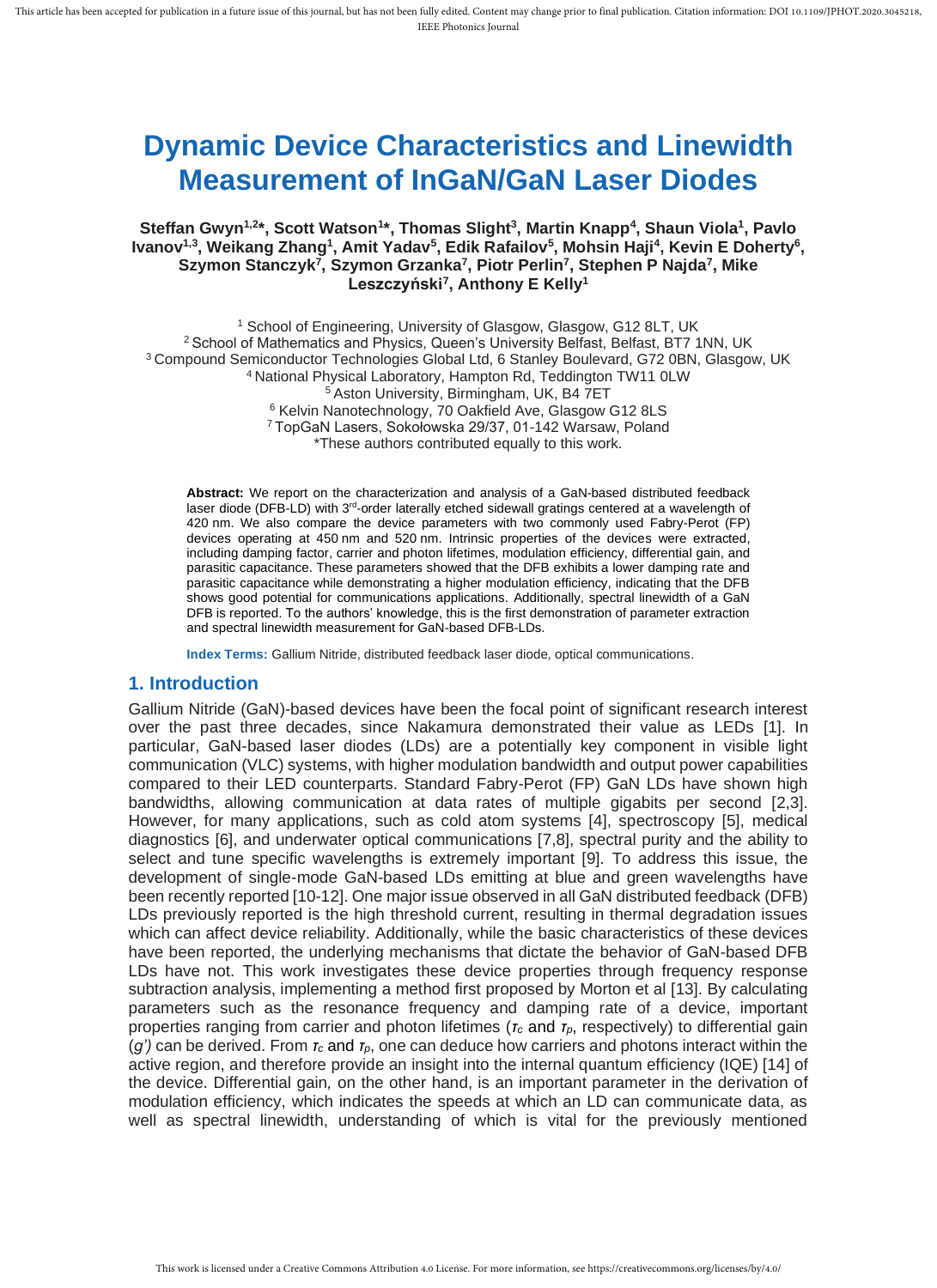

Fig. 1. Design of a typical GaN-based LC-DFB with a deeply-etched sidewall grating. Note: this diagram is not to scale.

applications [15]. A narrow spectral linewidth ensures that minimal chromatic dispersion occurs, and for quantum applications such as atomic clocks the linewidth frequency must be narrower than the atomic transition being targeted, ensuring that atoms can be cooled efficiently [16]. Whilst these parameters have been well established in InP [17-19] and GaAs [20-23] DFB lasers, this is not the case for GaN devices. GaN LEDs have been the subject of vigorous research in terms of their recombination coefficients [24-26], while modulation efficiency and differential gain have been reported only for GaN FPs [27,28]. This work will better characterize the carrier transport effects found in GaN-based DFBs, and indicate where improvements need to occur such that visible light devices can compete with the modulation characteristics of more established telecommunications LD technologies. Additionally, the results found for the DFB device will be compared to calculated values for commercial blue and green GaN FP devices, to demonstrate the feasibility of GaN-based laterally-coupled (LC) DFBs for the applications previously mentioned. These devices have been well-investigated by several research groups [2,27,29-33], and thus provide a benchmark for GaN-based device performance. Through comparison of their extracted parameters, one can draw conclusions as to GaN DFB suitability for applications such as optical communications, where there have been notable research drives for GaN LD technologies.

Following investigation into parameter extraction methods for GaN DFBs, spectral linewidth measurements will be discussed. This is a particularly important parameter for quantum cooling applications, as well as in communications applications, where a narrow linewidth can allow for precise wavelength division multiplexed (WDM) systems. This setup would require several devices, with central wavelengths separated by as little as 1 nm, operating in a multiplexed system for high data rate VLC systems, similar to that described in [31], which is a potential application with suitable optical filtering [34].

## **2. Device Properties**

### **2.1. DFB Device Structure**

Figure 1 shows the LC-DFB structure, with full fabrication details outlined in [35,36]. A standard ridge waveguide laser diode was originally fabricated, with the following epi-layers, from top to bottom:

- GaN: Mg subcontact layer.
- AlGaN:Mg cladding layer.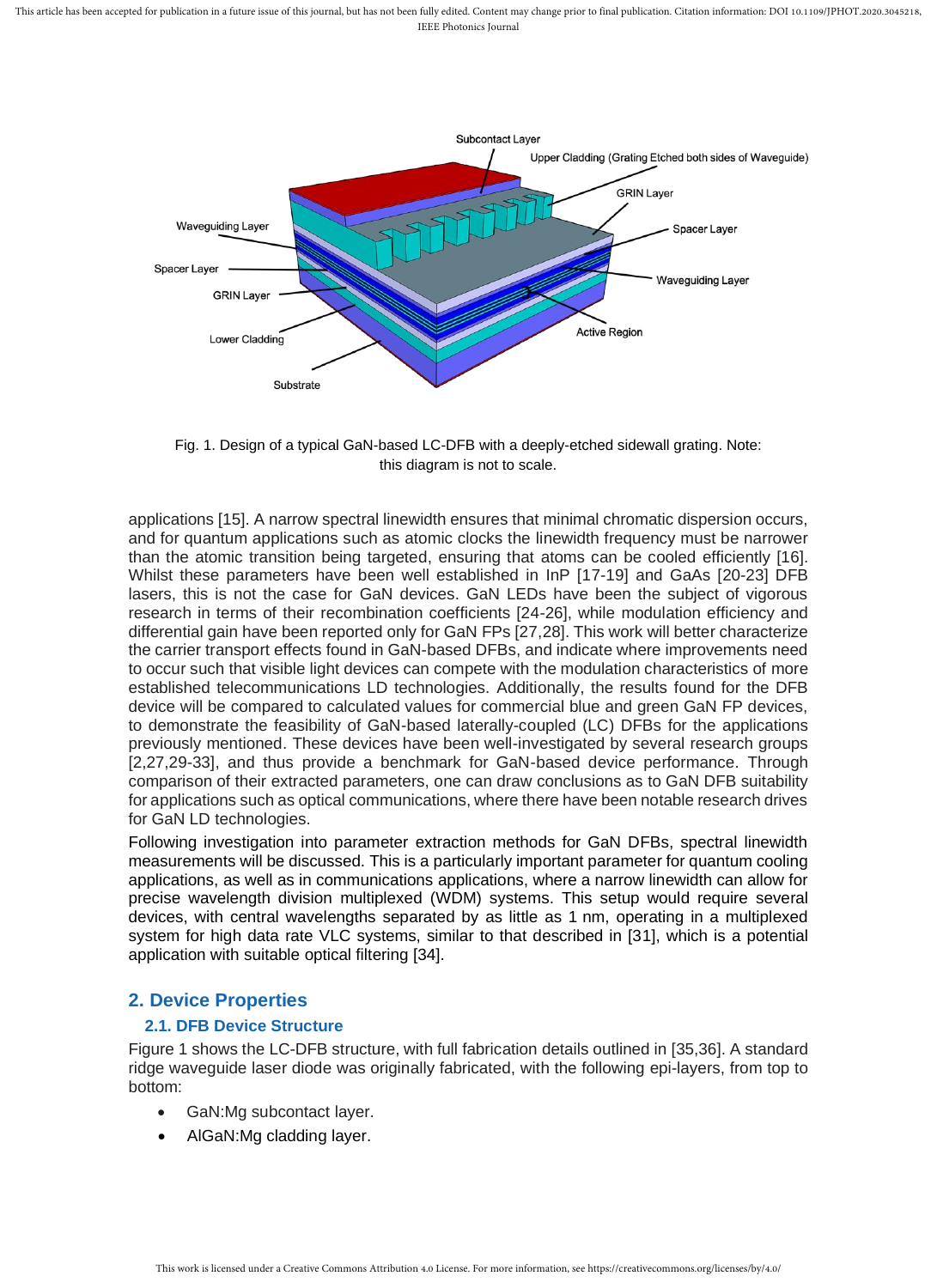- AlGaN:Mg graded index (GRIN) layer.
- GaN spacer layer.
- InGaN waveguiding layer.
- 2 x InGaN quantum wells, with GaN barriers.
- InGaN:Si waveguiding layer.
- GaN:Si technical layer.
- AlGaN:Si GRIN layer.
- AlGaN cladding layer.

Gratings were then etched laterally into the sidewall of the ridge, down to the top of the upper waveguiding layer, at an etch depth of 580 nm, such that a GaN-based LC-DFB could be fully realized. This fabrication method was chosen because the complex overgrowth steps required to fabricate a buried heterostructure DFB are not currently possible in GaN [37], and surface gratings can damage the p-contact [38], resulting in increased losses in areas without electrical pumping. This is one of the more straightforward routes to single-wavelength emission, requiring only a minor modification of a standard ridge waveguide process. The main additional difficulty is the deep and vertical semiconductor etch to form the sidewall notches.  $1<sup>st</sup>$ -order gratings would be challenging to fabricate at the intended wavelength, as feature sizes of ~40 nm would be required for emission at ~400 nm [33] with etch depths of ~600 nm. Therefore, a 3<sup>rd</sup>-order grating was implemented, with feature sizes of ~120 nm, and an 80% duty cycle to achieve coupling strengths comparable to that observed in a 1<sup>st</sup>-order grating [39]. The device used was a 3<sup>rd</sup>-order grating DFB without facet coatings, with a cavity length of 500 µm, and mounted pside up in a TO5.6 package.

#### **2.2. Device Characterization**

Firstly, the LVI characteristics of the device were investigated at a constant temperature of 17°C, and are shown in Fig. 2 (a). The device has a threshold current of 32 mA at a threshold voltage of 8.2 V, and exhibits a differential series resistance of approximately 40 Ω. This high value is in part due to the reduced contact area associated with the LC-DFB design. A single-mode output power of 11 mW is achieved. Comparing the threshold current to previously reported devices [10-12,35,36], however, it is markedly lower than what has been observed before, through wavelength alignment of the gain peak and grating stopband. The reduced threshold current would result in fewer thermal degradation issues, and therefore improve device reliability and lifetime [40]. The emission spectra of the device were acquired using a high-resolution 1mlong spectrometer (FHR1000 Horiba Jobin Yvon), a Synapse 2048 x 512 CCD camera, and a 3600 groove-per-mm diffraction grating, shown in Fig. 2 (b). This setup provides a resolution of ~6.2 pm for emission at a wavelength of 420 nm, which is an order of magnitude below the expected FP mode spacing in the GaN device. At 70 mA, mode-hopping behavior is evident, with multiple peaks observable and a wavelength hop to high wavelength. A wavelength hop of around 0.8 nm occurs, the cause of which is unlikely to be related to the DFB stopband, as this would yield a coupling coefficient of *κ≈350 cm-1* [41], which in comparison to the calculated values in [35] is too large. The jump is more likely to arise from the emergence of the first-order transverse mode, since the calculated modal index changes between the zeroth-order and TE01 modes are consistent with this observed shift in the DFB stopband. This is also observed in Fig. 2 (a), with kinks visible between 60 and 70 mA. The tuning coefficient of the device with current was measured to be 0.015 nm/mA. In comparison, commercially available FP devices were found to have tuning coefficients of 0.03 nm/mA, and a reduced tuning coefficient indicates higher wavelength selectability, and therefore that the device tested is indeed a DFB.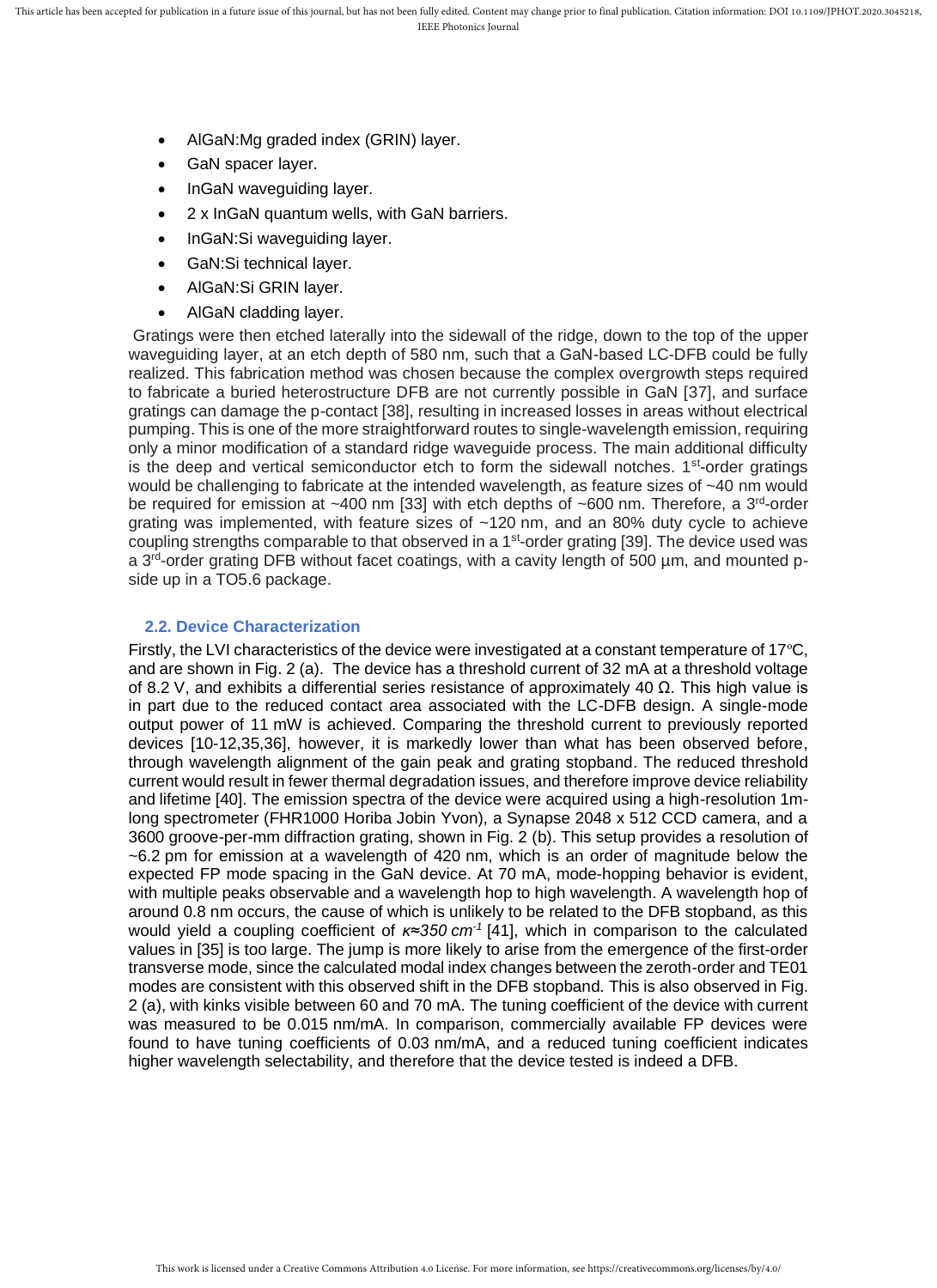

Fig. 2. (a) LVI characteristics of the GaN DFB with increasing bias current. (b) Spectral characteristics of the GaN DFB with increasing bias current. (c) Frequency Response of the GaN DFB at various bias currents. (d) Optical -3dB bandwidths with increasing bias current.

## **3. Results and Analysis**

#### **3.1. Frequency Response**

Following steady-state measurements, frequency response measurements were taken. The laser light was focused onto an ALPHALAS UPD-30-VSG-P Ultrafast photodetector, which has a bandwidth of 10 GHz. Using this setup, the optical -3 dB bandwidths were calculated at varying bias currents, and are shown in Fig. 2 (c). There is a rise in the response of the device after 100 MHz due to inductive peaking between the chip and package [42]. Figure 2 (d) shows the bandwidth of the device plotted against bias current. The maximum bandwidth of 2.1 GHz occurs at 40 mA, and starts to decrease after this. As the bandwidth of the detector is 10 GHz, this is not a likely limiting factor. Parasitic capacitance within the device and package are the likeliest candidates for the limitations in this measured bandwidth.

#### **3.2. Parameter Extraction**

To remove any effects caused by extrinsic factors such as parasitics, and subsequently acquire the dynamic device characteristics, parameter extraction was performed as per Morton et al. [13]. This has been used extensively in InP and GaAs devices, however to the author's knowledge has never been reported in GaN DFB lasers. To remove parasitic effects which remain constant with bias, the response at low bias current is subtracted from a higher bias and then fitted as in [13]. Typical fits are shown in Fig. 3 (a), with the frequency response at 40 mA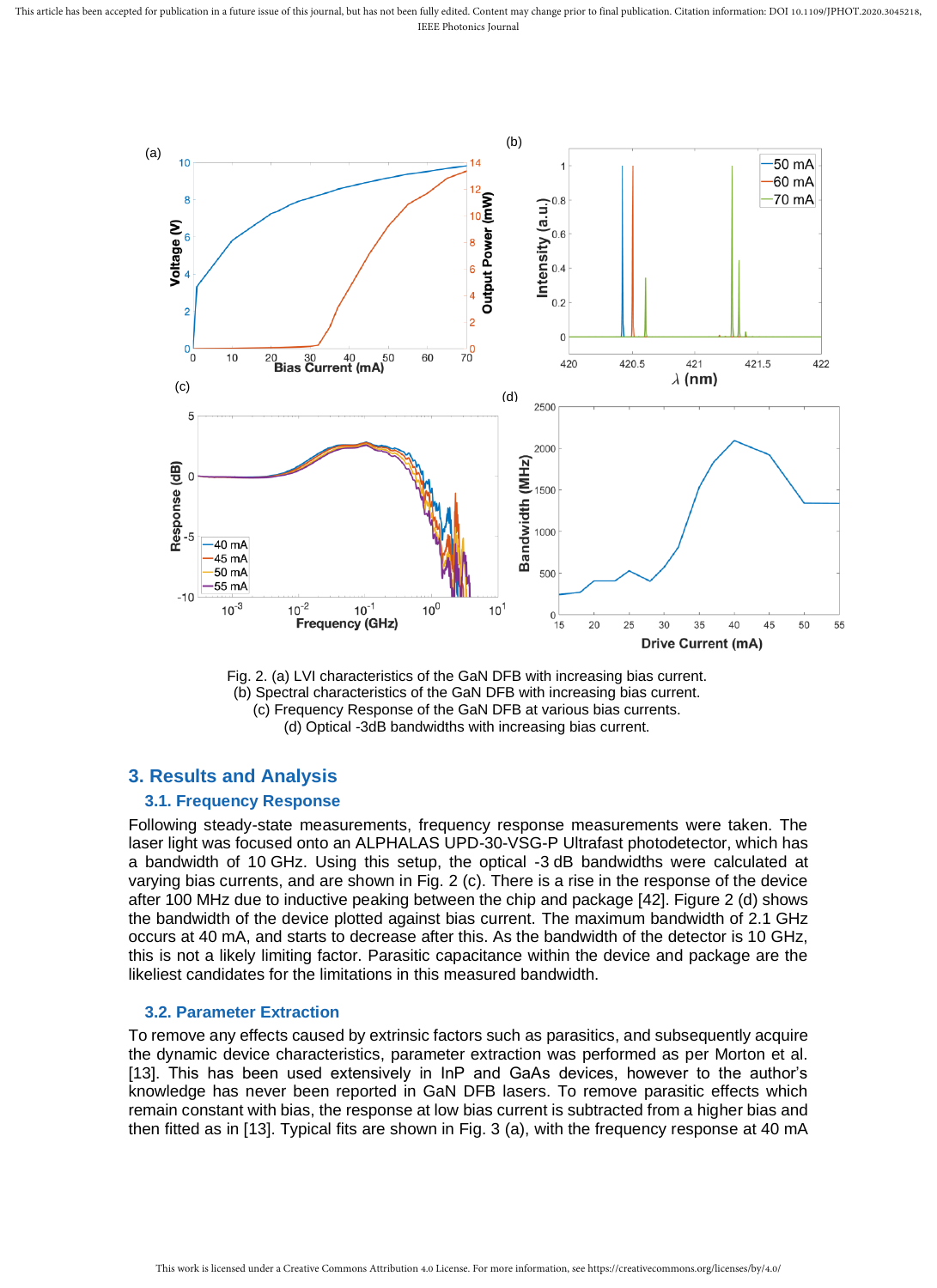

Fig. 3. (a) Subtracted frequency response at varying bias current. (b) Damping factor against the square of resonant frequency for the GaN DFB. (c) Plot of the square of resonant frequency against bias current above threshold for the GaN DFB.

(d) Calculated intrinsic and parasitic response for the GaN DFB.

being subtracted from that at 45 mA, 50 mA and 55 mA. From Fig. 3 (a), there is good agreement between the calculated fit and experimental data. The remaining response is then fitted to reveal the values of resonant frequency ( $f<sub>i</sub>$ ) and damping rate (γ) at each bias. The  $|R|^{2}$ value was above 95% for each curve, indicating a good fit to the experimental data. The values found for *f<sup>r</sup>* and *γ* are lower than those which are typical in AlGaAs or InP-based systems [43]. This arises from the dependency of resonant frequency on parameters such as differential gain and photon density above threshold [44]. *γ* is related to *f<sub>r</sub>* by  $\gamma = K f_r^2 + {1}/{\tau_c}$  [45], where  $\tau_c$  is the effective carrier lifetime in the device, i.e. the sum of all carrier recombination methods. K is the damping factor of the DFB, which is directly related to the photon lifetime  $\tau_p$  as  $K = 4\pi^2 \tau_p$  [44]. Therefore, by plotting γ against *f<sub>i</sub><sup>2</sup>*, one can find both the carrier and photon lifetimes for the GaN DFB. This is shown in Fig. 3 (b). Through calculating the gradient and intercept of the line, values of K = 0.23 ns ( $r_p$  = 5.83 ps), and  $r_c$  = 0.25 ns were found. These values are similar to that found for InP lasers [43], while the carrier lifetime found is an order of magnitude lower than that for previous work in the GaN material system [28]. This may be due to increased nonradiative recombination due to the larger surface area in the grating. A relation can also be found between bias current and resonant frequency through the equation  $f_r^2 = D(I - I_{th})$ , where

$$
D = \frac{\eta v_g \Gamma g'}{4\pi^2 V e} \tag{1}
$$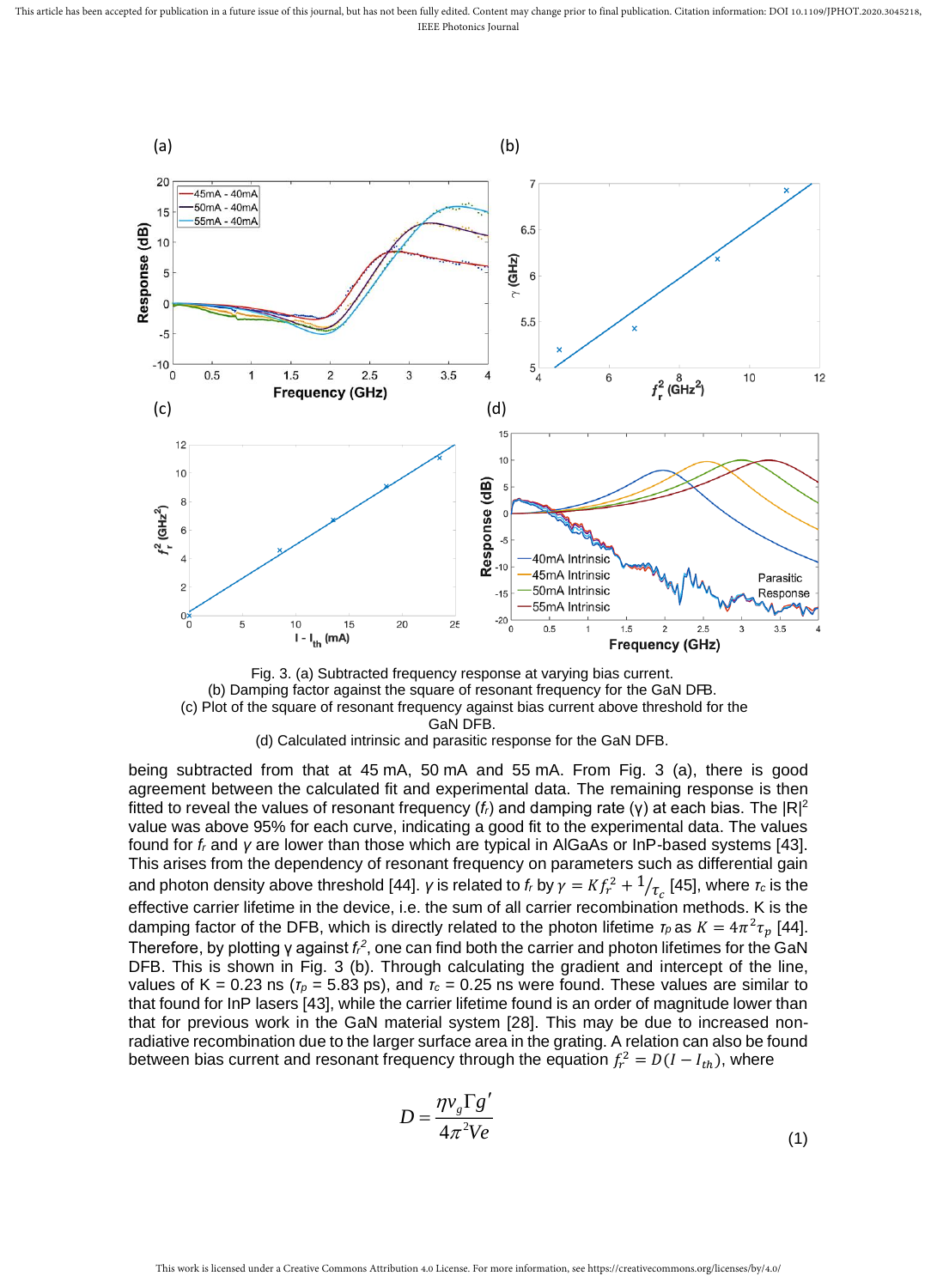|                               | 420 nm DFB | 450 nm FP | 520 nm FP |
|-------------------------------|------------|-----------|-----------|
| $T_p$ (ps)                    | 5.83       | 20.4      | 38        |
| $T_c$ (ns)                    | 0.25       | 0.87      | 0.37      |
| D (GHz/m $A^{0.5}$ )          | 0.71       | 0.42      | 0.24      |
| Parasitic<br>Capacitance (pF) | 7.7        | 51.2      | 34.8      |
| Series Resistance<br>(12)     | 40         | 14        | 9         |

Table 1: Comparison of calculated parameters between the DFB, Blue FP, and Green FP.



Fig. 4. (a) Comparison of Fig 3 (b) for the GaN DFB against two commercial GaN FPs, one OSRAM PL450B and one ORSAM PL520B. (b) Comparison of Fig 4 (a) for the same devices as in (a).

is the square of the modulation efficiency of the device [38]. Here,  $\eta$  is the IQE,  $v_g$  is the group velocity, Γ is the confinement factor, *V* is the active volume and *e* is the electron charge. Figure 3 (c) shows the square of resonant frequency against current above threshold. Using the gradient of the line in Fig. 3 (c), it is found that  $D = 0.51$  GHz<sup>2</sup>/mA, corresponding to a modulation efficiency of 0.71 GHz/mA<sup>0.5</sup>. From here, using known values for constants contained within D [40], as well as values calculated for *vg*, Γ, and *V* through simulations using RSoft's LaserMOD software tool, a differential gain of *g' = 7.42 x 10-16 cm<sup>2</sup>* was estimated. For lasers in more well established materials such as InP and GaAs, D and g' are typically an order of magnitude higher [18,22,23], however in previous reported works for GaN FP devices, D was found to be significantly lower, ranging from  $\sim$  0.1 GHz/mA<sup>0.5</sup> [27] to  $\sim$  0.5 GHz/mA<sup>0.5</sup> [28]. Finally, from the values found for *f<sup>r</sup>* and *γ*, the intrinsic response was found for the GaN DFB. The intrinsic response and subsequent parasitic response, which is equivalent to the calculated intrinsic response subtracted from the experimental results, is shown in Fig. 3 (d). The parasitic response remains constant with increasing bias. Using calculated values for series resistance of the device, the parasitic capacitance was found to be 7.7 pF. High speed operation (>10 GHz) requires the parasitic capacitance to be an order of magnitude lower [46], as well as a reduction in series resistance. The intrinsic 3 dB bandwidths increase with bias current, and intrinsic bandwidths up to 5.87 GHz were found for the device at 55 mA, suggesting 10 Gbit/s direct modulation may be possible.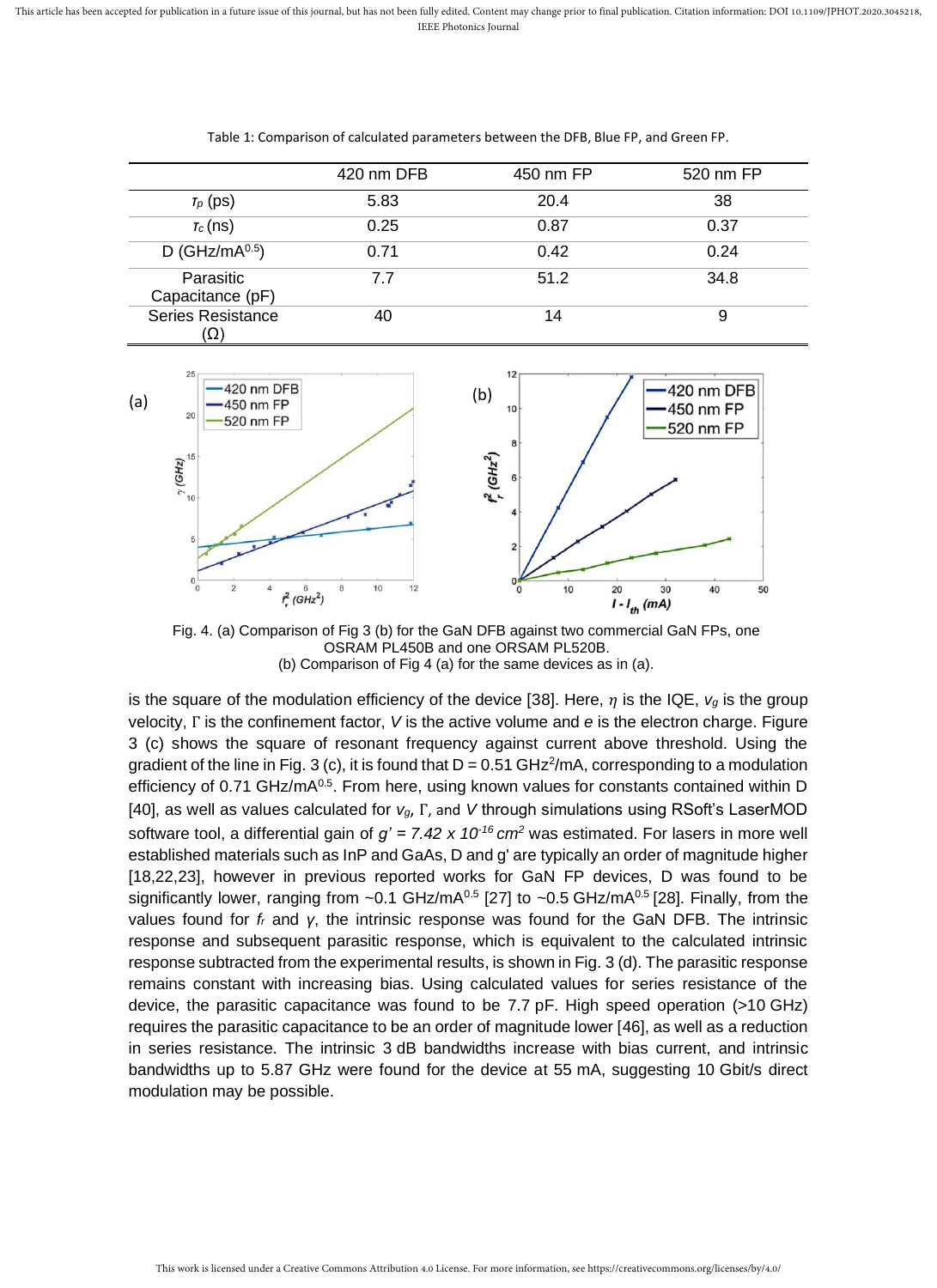#### **3.3. Comparison with Commercial Devices**

The previous experiments were also undertaken for one blue GaN FP device, an OSRAM PL450B centered at 450 nm, and one green GaN FP device, an OSRAM PL520B centered at 520 nm. These devices have been consistently researched for their properties, and as such are a notable benchmark to compare a GaN-based DFB to. Following parameter extraction, comparisons can be drawn between the DFB and commercial devices. Fig 4 (a) shows the plot used to calculate carrier and photon lifetimes as before in Fig 3 (b), but for the DFB and commercial FPs. From Fig 4 (a), the value of the damping rate K, and therefore the photon lifetime, is much smaller for the DFB compared to the FPs, with photon lifetimes of 20.4 ps and 38 ps for the blue and green FPs respectively, compared to 5.8 ps for the DFB. Additionally, the carrier lifetime calculated for the blue FP and green FP is 0.87 ns and 0.37 ns respectively, while the DFB exhibits a carrier lifetime of 0.25 ns. For a LD to operate at high data rates, a low photon lifetime is desired, such that the damping rate is minimized and therefore the maximum 3 dB bandwidth is optimized [44]. This indicates that the DFB has more potential for data communication at high bit rates than commercial devices, which is promising especially in underwater communications, where visible light communications are of particular interest [8]. Fig 4 (b), on the other hand, indicates the modulation efficiency for the three devices, as in Fig 3 (c). The calculated modulation efficiency for the commercial devices are  $0.42$  GHz/mA $^{0.5}$  and  $0.24$  GHz/mA $0.5$  for the blue and green FPs respectively, both of which are markedly lower than the  $0.71$  GHz/mA $^{0.5}$  found for the GaN DFB. The parasitic capacitance of the devices were calculated to be 51.2 pF and 34.8 pF for the blue and green devices respectively, while the DFB chip exhibits a parasitic capacitance of 7.7 pF. Table 1 shows the values of carrier and photon lifetimes, modulation efficiency, and parasitic capacitance for each device. Overall these values allude to the LC-DFB device being extremely compatible with optical communications applications compared to its FP counterparts, with faster photon recombination, an increased modulation efficiency, and improved parasitic capacitance.

#### **3.4. GaN DFB Linewidths**

In addition to the parameters found through the subtraction method, the laser spectral linewidth is an important device characteristic in many applications for which GaN DFBs are desirable, including atomic cooling of Strontium ions (88Sr<sup>+</sup>) [47]. Current state-of-the-art quantum clocks require bulky tabletop laser systems [48], with extra apparatus required for frequency doubling to achieve the target cooling wavelength of 422 nm. A suitable laser diode, such as the one described here, would be an attractive alternative to realize a portable clock system. A narrow spectral linewidth is imperative, such that the laser can lock onto the transition accurately and robustly. The Schwalow-Townes formula outlines the parameters that control spectral linewidth [49]:

$$
\Delta \nu = \Gamma \frac{r_{sp}}{R_{sp}} \frac{hf(\alpha_i + \alpha_m)\alpha_m (1 + \alpha_H)^2}{4\pi P_{out}} \tag{2}
$$

From equation (2), low propagation and mirror losses ( $\alpha_i$  and  $\alpha_m$  respectively), a reduced confinement factor and linewidth enhancement factor  $(\alpha_H)$ , and increased output power lead to a narrow linewidth, as the photon energy (hf) and spontaneous emission factor  $\binom{r_{sp}}{R_{sp}}$  remain

#### constant.

To acquire the laser linewidth, a scanning Fabry-Pérot interferometer was utilized [50], with a resolution accuracy of 6 MHz. The light from the DFB laser was collected using a collimating lens and was aligned onto the interferometer. The light was directed using mirrors and the associated software was used to ensure the spot size was correct and that the full beam was focused at the input. A linewidth of 18.7 MHz was acquired for a similar device to what was used for parameter extraction, as shown in Figure 5 (a). Figure 5 (b) shows the expected relationship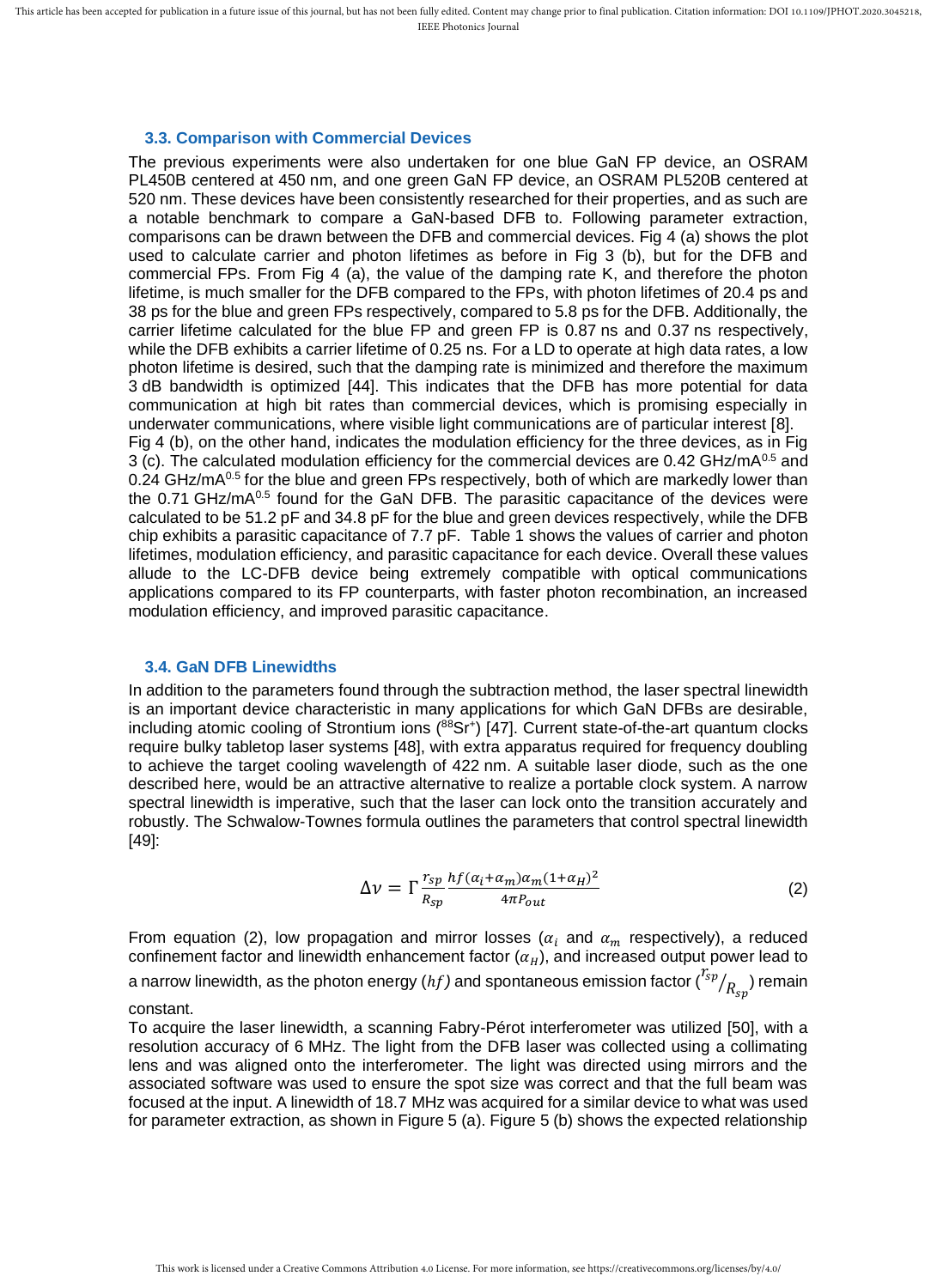

Fig. 5. (a) GaN DFB Laser linewidth using scanning Fabry-Pérot interferometry, with system uncertainties highlighted in brackets. (b) Relation of linewidth with inverse optical power for the GaN DFB.

of linewidth as a function of inverse power.

Typically, linewidth of the order of ~1 MHz are required for atomic cooling applications. As GaN DFBs are a relatively new technology, these spectral linewidths are currently being optimized in order to fully realize their suitability for quantum applications.

#### **3.5. Improvements to GaN DFBs**

To improve the high-speed modulation capabilities, the differential gain needs to be increased, and device length should be reduced. Differential gain improvements could be achieved by improvement in material quality and increasing the number of wells and hence confinement factor. Reduced length whilst maintaining DFB operation requires an increase in coupling coefficient κ, which is difficult to achieve in LC-DFBs. Changing the grating width [26] or depth to increase κ is possible in this case, but the upper value of coupling coefficient is limited by the maximum achievable index change via this grating geometry. A buried grating would be desirable, but as previously mentioned the overgrowth steps required are not feasible in GaN. Further improvements may require epitaxial design changes.

In terms of spectral linewidth, atomic cooling applications require <1 MHz linewidth [4] which requires significant improvements over current performance. These could be achieved through the application of dielectric facet coatings, reduction of cavity loss, the use of grating phase shifts, and the general improvement of laser performance to increase output power. Ideally, the range at which the device works in single mode operation will be increased, allowing measurements at higher powers and ultimately resulting in lower linewidths.

# **4. Conclusions**

In this work, intrinsic parameters of GaN laser diodes were ascertained for the first time. Three GaN-based LDs, one DFB and two commercial FPs, were characterized, and the intrinsic response of the devices were determined. The damping factor, carrier and photon lifetime, modulation efficiency, differential gain and parasitic capacitance were all calculated, with improved performance shown by the DFB compared to the FPs. The results were also comparable to those found in more well-established telecommunications lasers. This indicates the possibility of high-speed direct modulation of single-frequency blue lasers.

## **Acknowledgements**

This research has been supported by the European Union with grant E113162, Innovate UK through grant 132543, the National Centre for Research and Development with grant E113162/NCBiR/2020, and the Engineering and Physical Sciences Research Council (RCUK Grant no. EP/L015323/1)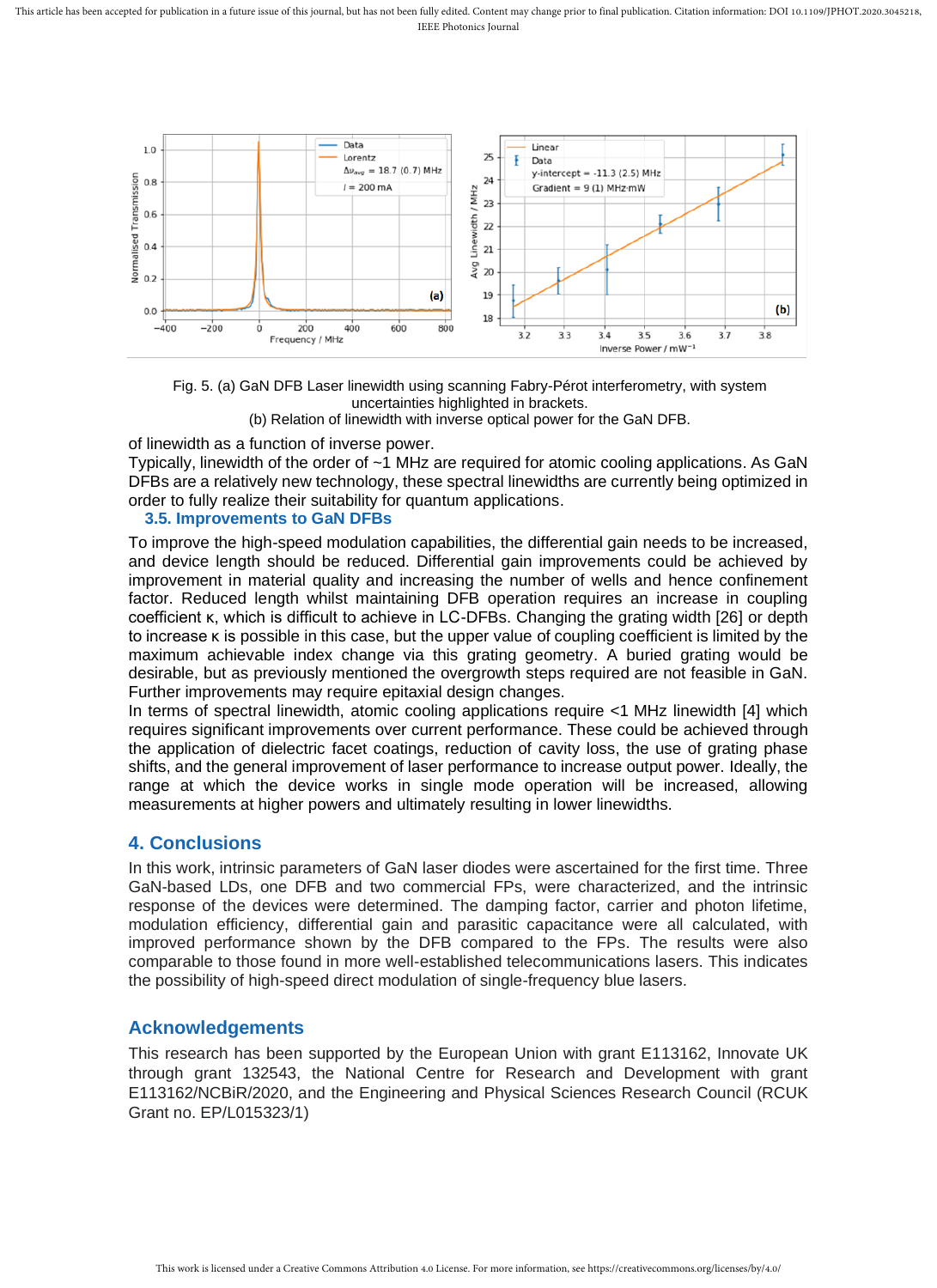#### **References**

- [1] S. Nakamura, T. Mukai, and M. Senoh, Appl. Phys. Lett. 64, 1687– 1689 (1994).
- [2] S. Watson, M. Tan, S. P. Najda, P. Perlin, M. Leszczyński, G. Targowski, S. Grzanka, and A. E. Kelly, Opt. Lett. 38, 3792-3794 (2013).
	- [3] W.S. Tai, H.H. Lu, H.W. Wu, C.W. Su and Y.C. Huang, Sci. Rep. 9, 8605 (2019).
	- [4] A. Shiner, MSc Thesis, York University, Toronto (2006).
	- [5] B. Li, S. Luo, A. Yu, J. Gao, P. Sun, X. Wang, and D. Zuo, Laser Phys. Lett. 14, 095701 (2017).
	- [6] S. P. Najda, P. Perlin, M. Leszczyński, T. J. Slight, W. Meredith, M. Schemmann, H. Moseley, J. A. Woods, R. Valentine, S. Kalra, P. Mossey, E. Theaker, M. Macluskey, G. Mimnagh, and W. Mimnagh, in Imaging, Manipulation, and Analysis of Biomolecules, Cells and Tissues XIII: Proceedings of SPIE Photonics West, San Fransisco, USA, 9-11 Feb 2015, edited by D. L. Farkas, D. V. Nicolau, and R. C. Leif, (SPIE, Bellingham, USA, 2015), pp. 50-55.
	- [7] T. C. Wu, Y. C. Chi, H. Y. Wang, C. T. Tsai and G. R. Lin, Sci. Rep 7, 408040 (2017).
	- [8] G. Giuliano, L. Laycock, D. Rowe, and A. E. Kelly, Opt. Express 25, 33066 (2017).
	- [9] Y. Shimada, Y. Chida, N. Ohtsubo, T. Aoki., M. Takeuchi, T. Kuga, and Y. Torii, Rev. Sci. Instrum*.* 84 063101 (2013).
	- [10] H. Zhang, D. Cohen, P. Chan, M. Wong, S. Mehari, D. Becerra, S. Nakamura, and S. DenBaars, Opt. Lett. 44, 3106 (2019).
	- [11] J. A. Holguín-Lerma, T. K. Ng, and B. S. Ooi, Appl. Phys. Express 12 (2019).
	- [12] J. H. Kang, H. Wenzel, V. Hoffmann, E. Freier, L. Sulmoni, R.-S. Unger, S. Einfeldt, T. Wernicke, and M. Kneissl, IEEE Photonics Technol. Lett. 30, 231 (2018)
	- [13] P. Morton, T. Tanbun-Ek, R. Logan, A. Sergent, P. Sciortino, and D. Coblentz, IEEE Photon. Technol. Lett. 4, 133-136 (1992).
	- [14] S. Karpov, Opt. and Quantum Electron. 47. 1293-1303 (2015).
	- [15] Y. Arakawa and A. Yariv, IEEE J. Quantum Electron. 21, 1666-1674 (1985).
	- [16] W. D. Phillips, Rev. Mod. Phys. 70, 721 (1998).
	- [17] H. Lipsanen, D. L. Coblentz, R. A. Logan, R. D. Yadvish, P. A. Morton, and H. Temkin, IEEE Photonics Technol. Lett. 4, 673 (1992).
	- [18] O. K. Kwon, C. W. Lee, Y. A. Leem, K. S. Kim, S. H. Oh, and E. S. Nam, Semicond. Sci. Technol. 30 105010 (2015).
	- [19] T. Sadeev, D. Arsenijevic, and D. Bimberg, Appl. Phys. Lett. 109, 161104 (2016).
	- [20] L. Bjerkan, A. Royset, L. Hafskjaer and D. Myhre, J. Lightwave Technol. 14, 839 (1996).
	- [21] R. Nagarajan, T. Fukushima, S. W. Corzine, and J. E. Bowers, Appl. Phys. Lett. 59, 1835 (1991).
	- [22] H. Cantú, A. McKee, D. Childs, S. Watson, and A. E. Kelly, Microw. Opt. Technol. Lett. 59, 1468 (2017).
	- [23] J. D. Ralston, S. Weisser, I. Esquivias, E. C. Larkins, J. Rosenzweig, P. J. Tasker, and J. Fleissner, IEEE J. Quantum Electron. 29, 1648 (1993).
	- [24] R. P. Green, J. J. D. McKendry, D. Massoubre, E. D. Gu, M. D. Dawson, and A. E. Kelly, Appl. Phys. Lett*.* 102, 091103 (2013).
	- [25] T. Lin, H. C. Kuo, X. D. Jiang, and Z. C. Feng, Nanoscale Res. Lett. 12, 137 (2017).
	- [26] S. Lin, H. Cao, J. Li, X. Sun, H. Xiu, and L. Zhao, Appl. Phys. Express 11, 122101 (2018).
	- [27] C. Lee, C. Zhang, M. Cantore, R. Farrell, S. Oh, T. Margalith, J. Speck, S. Nakamura, J. Bowers, and S. DenBaars, Opt. Express 23, 16232 (2015).
	- [28] W. G. Scheibenzuber, U. T. Schwarz, L. Sulmoni, J. Dorsaz, J.-F. Carlin, and N. Grandjean, J. Appl. Phys. 109, 093106 (2011).
	- [29] G. Li, F. Hu, P. Zou, C. Wang, G. R. Lin, and N. Chi, 12th International Symposium on Communication Systems, Networks and Digital Signal Processing (CSNDSP, 2020), pp. 1-4.
	- [30] H. M. Oubei, J, R. Durán, B. Janjua, H. Wang, C. Tsai, Y. Chi, T. K. Ng, H. Kuo, J.He, M. Alouini, G. Lin, and B. S. Ooi, in Conference on Lasers and Electro-Optics, Paper SW1F.1 (2016).
	- [31] H. Chun, A. Gomez, C. Quintana, W. Zhang, G. Faulkner, and D. O'Brien, Sci. Rep. 9, 4952 (2019).
	- [32] D. Tsonev, S. Videv, and H. Haas, Opt. Express 23, 1627 (2019).
	- [33] G. He, Z. Lv, C. Qiu, and Z. Liu, SID Symposium Digest of Technical Papers, 51, pp. 47-50 (2020).
	- [34] S. Gwyn, S. Watson, S. Viola, G. Giuliano, T. J. Slight, S. Stanczyk, S. Grzanka, A. Yadav, K. E. Docherty, E. Rafailov, P. Perlin, S. P. Najda, M. Leszczynski, and A. E. Kelly, Fourth International Conference of Applied Optics and Photonics, 112070O (2019).
	- [35] T. J. Slight, O. Odedina, W. Meredith, K. E. Docherty, and A. E. Kelly, IEEE Photonics Technol. Lett. 28, 2886–2888 (2016).
	- [36] T. J. Slight, S. Stanczyk, S. Watson, A. Yadav, S. Grzanka, E. Rafailov, P. Perlin, S. P. Najda, M. Leszczyński, S. Gwyn, and A. E. Kelly, Appl. Phys. Express 11 (2018).
	- [37] D. Hofstetter, R. L. Thornton, L. T. Romano, D. P. Bour, M. Kneissl, and R. M. Donaldson, Appl. Phys. Lett. 73, 2158 (1998).
	- [38] S. J. Pearton, J. W. Lee, J. D. MacKenzie, C. R. Abernathy, and R. J. Shul, Appl. Phys. Lett. 67, 2329 (1995).
	- [39] D. Pierścińska*,* K. Pierściński*,* M. Płuska*,* Ł. Marona*,* P. Wiśniewski*,* P. Perlin*,* and M. Bugajski, AIP Adv. 7, 075107 (2017).
	- [40] Y. L. Cao, X. N. Hu, X. S. Luo, J. F. Song, Y. Cheng, C. M. Li, C. Y. Liu, H. Wang, L. Tsung-Yang, G. Q. Lo, and Q. Wang, Opt. Express 23, 8800-8808 (2015).
	- [41] K. Kihara, H. Soda, H. Ishikawa, and H. Imai, J. Appl Phys 62, 1526-1527 (1987).
	- [42] J. P. Babić, A. R. Totović, J. V. Crnjanski, M. M. Krstić, M. L. Mašanović and D. M. Gvozdić, J. Lightwave Technol. 37, 1981-1989 (2019).